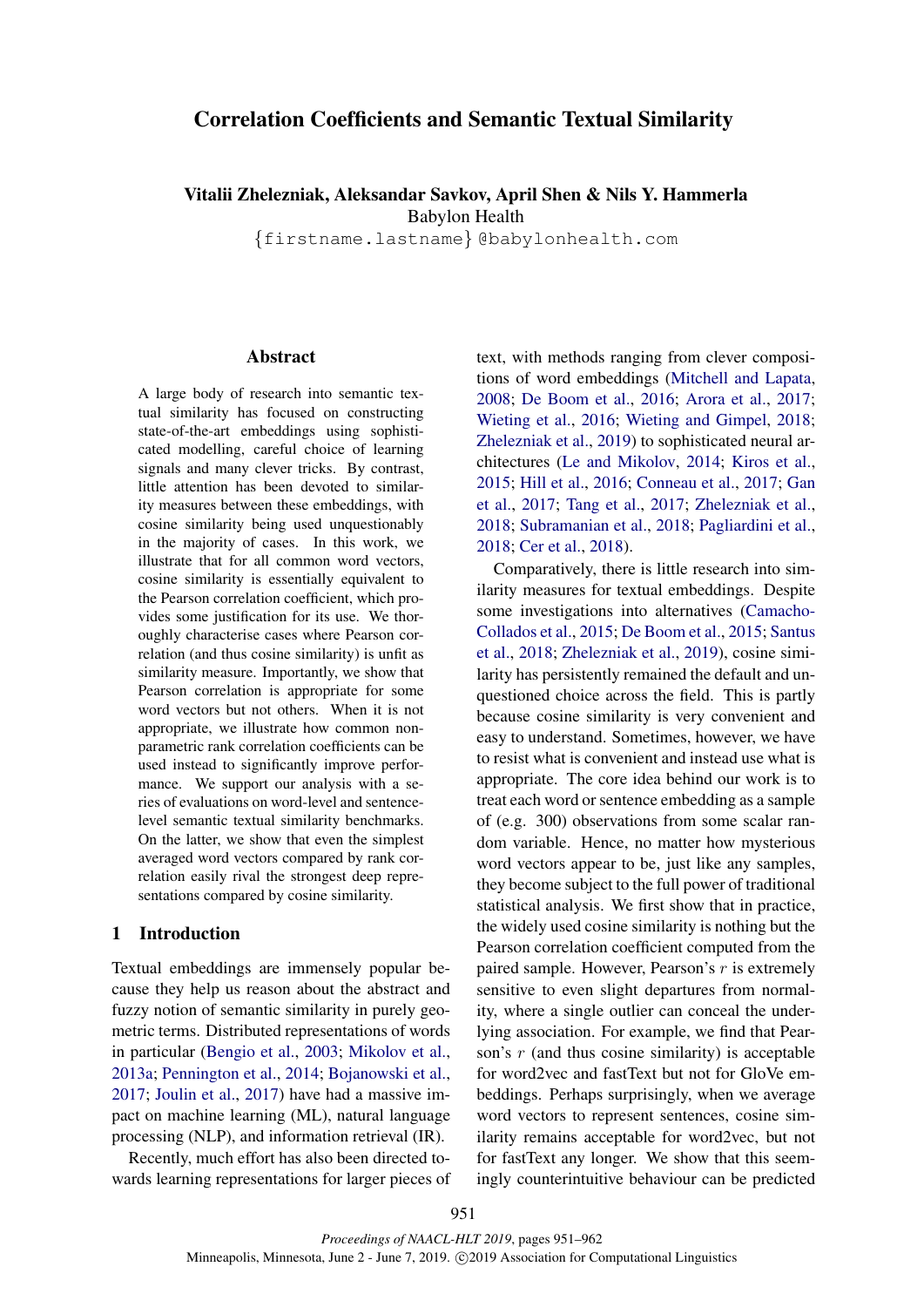by elementary univariate statistics, something that is already well known to researchers and practitioners alike. Furthermore, when there are clear indications against cosine similarity, we propose to repurpose rank-based correlation coefficients, such as Spearman's *ρ* and Kendall's *τ*, as *similarity measures* between textual embeddings. We support this proposition by a series of experiments on word- and sentence-level semantic textual similarity (STS) tasks. Our results confirm that rankbased correlation coefficients are much more effective when the majority of vectors break the assumptions of normality. Moreover, we show how even the simplest sentence embeddings (such as averaged word vectors) compared by rank correlation easily rival recent deep representations compared by cosine similarity.

### 2 Related Work

At the heart of our work is a simple statistical analysis of pre-trained word embeddings and exploration of various correlation coefficients as proxies for semantic textual similarity. Hence, any research that combines word embeddings with tools from probability and statistics is relevant. Of course, word embeddings themselves are typically obtained as the learned parameters of statistical machine learning models. These models can be trained on large corpora of text to predict a word from its context or vice versa [\(Mikolov et al.,](#page-10-0) [2013a\)](#page-10-0). Alternatively, there are also supervised approaches ([Wieting et al.,](#page-11-7) [2015](#page-11-7), [2016](#page-11-0); [Wieting](#page-11-8) [and Gimpel](#page-11-8), [2017](#page-11-8), [2018\)](#page-11-1).

A different line of research tries to move away from learning word embeddings as point estimates and instead model words as parametric densities ([Vilnis and McCallum,](#page-11-9) [2014;](#page-11-9) [Barkan](#page-9-8), [2017](#page-9-8); [Athi](#page-9-9)[waratkun and Wilson,](#page-9-9) [2017\)](#page-9-9). These approaches are quite appealing because they incorporate semantic uncertainty directly into the representations. Of course, such representations need to be learned explicitly. In some cases one could estimate the densities even for off-the-shelf embeddings, but this still requires access to the training data and the usefulness of such post-factum densities is limited [\(Vilnis and McCallum,](#page-11-9) [2014](#page-11-9)). In other words, these approaches are not very helpful to practitioners who are accustomed to using highquality pre-trained word embeddings directly.

Arguably, statistical analysis of pre-trained word embeddings is not as principled as apply-

ing a probabilistic treatment end-to-end. Any such analysis, however, is very valuable as it provides insights and justifications for methods that are already in widespread use. For example, removing the common mean vector and a few top principal components makes embeddings even stronger and is now a common practice ([Mu and Viswanath,](#page-10-9) [2018](#page-10-9); [Arora et al.](#page-9-10), [2016,](#page-9-10) [2017;](#page-9-3) [Ethayarajh,](#page-9-11) [2018](#page-9-11)). These works view word embeddings as observations from some *D*-dimensional distribution; such treatment is naturally suitable for studying the overall geometry of the embedding space. We, on the other hand, are interested in studying the similarities between individual word vectors and require a completely different perspective. To this end, we see each word embedding itself as a sample of *D* observations from a scalar random variable. It is precisely this shift in perspective that allows us to reason about semantic similarity in terms of correlations between random variables and make the connection to the widely used cosine similarity.

Finally, we propose using rank-based correlation coefficients when cosine similarity is not appropriate. Recently, [Santus et al.](#page-11-6) ([2018\)](#page-11-6) introduced a rank-based similarity measure for word embeddings, called APSynP, and demonstrated its efficacy on outlier detection tasks. However, the results on the word-level similarity benchmarks were mixed, which, interestingly enough, could have been predicted in advance by our analysis.

## <span id="page-1-0"></span>3 Correlation Coefficients and Semantic Similarity

Suppose we have a vocabulary of *N* words  $V =$  $\{w_1, w_2, \ldots, w_N\}$  and the word embeddings matrix  $\mathbf{W} \in \mathbb{R}^{N \times D}$ , where each row  $\mathbf{w}^{(i)}$  for  $i =$ 1*, . . . , N* is a *D*-dimensional word vector. Popular pre-trained embeddings in practice typically have dimension  $D = 300$ , while the vocabulary size N can range from thousands to millions of words.

We now consider the following: what kinds of statistical analyses can we apply to **W** in order to model semantic similarity between words? One option is to view all word embeddings  $\mathbf{w}^{(1)}, \mathbf{w}^{(2)}, \dots \mathbf{w}^{(N)}$  as a sample of *N* observations from some *D*-variate distribution  $P(E_1, \ldots E_D)$ . For example, we can fit a Gaussian and study how all 300 dimensions correlate with each other. Perhaps we can fit a mixture model and see how the embeddings cluster. We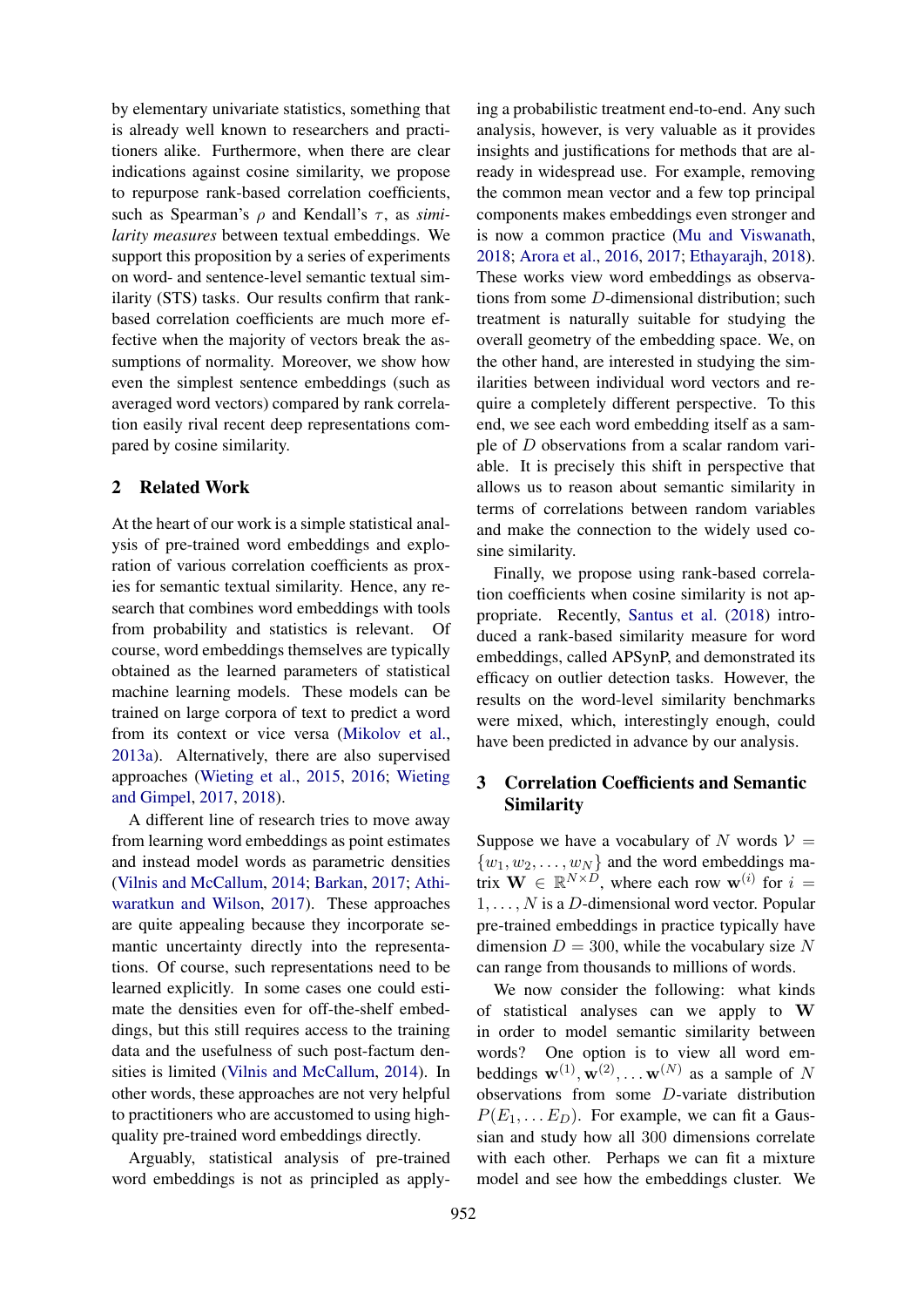<span id="page-2-2"></span>

Figure 1: Normalised histograms of the mean distribution for three commonly used word embedding models: GloVe [\(Pennington et al.,](#page-10-1) [2014](#page-10-1)), fastText [\(Bojanowski et al.](#page-9-1), [2017](#page-9-1)), and word2vec [\(Mikolov et al.](#page-10-10), [2013b](#page-10-10),[c](#page-10-11)).

could also normalise them and study their distribution on the unit sphere. It is clear by now that  $P(E_1, \ldots, E_D)$  is suitable for describing the overall geometry of the embedding space but is not very useful for our goals.

If we are to reason about similarities between individual word vectors, we should instead be looking at the transpose of **W**. Putting it differently, we see  $W<sup>T</sup>$  as a sample of *D* observations from an *N*-variate distribution  $P(W_1, W_2, \ldots, W_N)$ , where  $W_i$  is a scalar random variable corresponding to the word *w<sup>i</sup>* . This distribution is exactly what we need because the associations between  $W_i$  captured by  $P$  will become a proxy for semantic similarity. Often we are only interested in pairwise similarities between two given words  $w_i$  and  $w_j$ ; thus the main object of our study is the bivariate marginal  $P(W_i, W_j)$ . To lighten up the notation slightly, we denote the two words as  $w_x$  and  $w_y$ , and the corresponding random variables as *X* and *Y* . We also refer to  $P(X, Y)$  as the joint and  $P(X)$ ,  $P(Y)$ as the marginals. In practice, of course, the actual  $P(X, Y)$  is unknown but we can make inferences about it based on our sample  $(x, y)$  =  $\{(x_1, y_1), (x_2, y_2), \ldots, (x_D, y_D)\}.$ 

First, we might want to study the degree of linear association between *X* and *Y* , so we compute the sample Pearson correlation coefficient

$$
\hat{r} = \frac{\sum_{i=1}^{D} (x_i - \bar{x})(y_i - \bar{y})}{\sqrt{\sum_{i=1}^{D} (x_i - \bar{x})^2} \sqrt{\sum_{i=1}^{D} (y_i - \bar{y})^2}}, \quad (1)
$$

where  $\bar{x}$  and  $\bar{y}$  are the sample means

$$
\bar{x} = \sum_{i=1}^{D} x_i, \qquad \bar{y} = \sum_{i=1}^{D} y_i.
$$
 (2)

Let's view **x** and **y** as word embeddings momentarily and compute cosine similarity between them

<span id="page-2-1"></span>
$$
\cos(\mathbf{x}, \mathbf{y}) = \frac{\sum_{i=1}^{D} x_i y_i}{\sqrt{\sum_{i=1}^{D} x_i^2} \sqrt{\sum_{i=1}^{D} y_i^2}}.
$$
 (3)

We see now that Equation [\(1\)](#page-2-0) and Equation [\(3\)](#page-2-1) look very similar; when the sample means  $\bar{x}$ ,  $\bar{y}$  are zero, cosine similarity and Pearson's  $\hat{r}$  are equal. The real question here is whether or not they coincide in practice. Putting it differently, if we take any single word vector **w** and compute the mean (across the *D* dimensions), is this mean close to zero? It turns out that it is, and we can show this by plotting the distribution of the means across the whole vocabulary for various popular word embeddings (see Figure [1](#page-2-2)). We find that the means are indeed highly concentrated around zero; quantitatively, only 0.03% of them are above 0.05 in magnitude. It follows that in practice when we compute cosine similarity between word vectors, we are actually computing Pearson correlation between them.

However, is this always the right thing to do? When the joint  $P(X, Y)$  is bivariate normal, Pearson correlation indeed provides a complete summary of association between *X* and *Y*, simply because the covariance is given by  $cov(X, Y) = r_{XY} \sigma_X \sigma_Y$ . However, Pearson correlation is extremely sensitive to even the slightest departures from normality – a single outlier can easily conceal the underlying association ([Pernet](#page-10-12) [et al.](#page-10-12), [2013](#page-10-12)). When the normality of  $P(X, Y)$  is in doubt, it is preferable to use robust correlation coefficients such as Spearman's *ρ*ˆ or Kendall's *τ*ˆ.

<span id="page-2-0"></span>Spearman's *ρ*ˆ is just a Pearson's *r*ˆ between ranked variables

$$
\hat{\rho} = \frac{\sum_{i=1}^{D} (r[x_i] - \overline{r[x]})(r[y_i] - \overline{r[y]})}{\sqrt{\sum_{i=1}^{D} (r[x_i] - \overline{r[x]})^2} \sqrt{\sum_{i=1}^{D} (r[y_i] - \overline{r[y]})^2}}
$$
\n(4)

*,*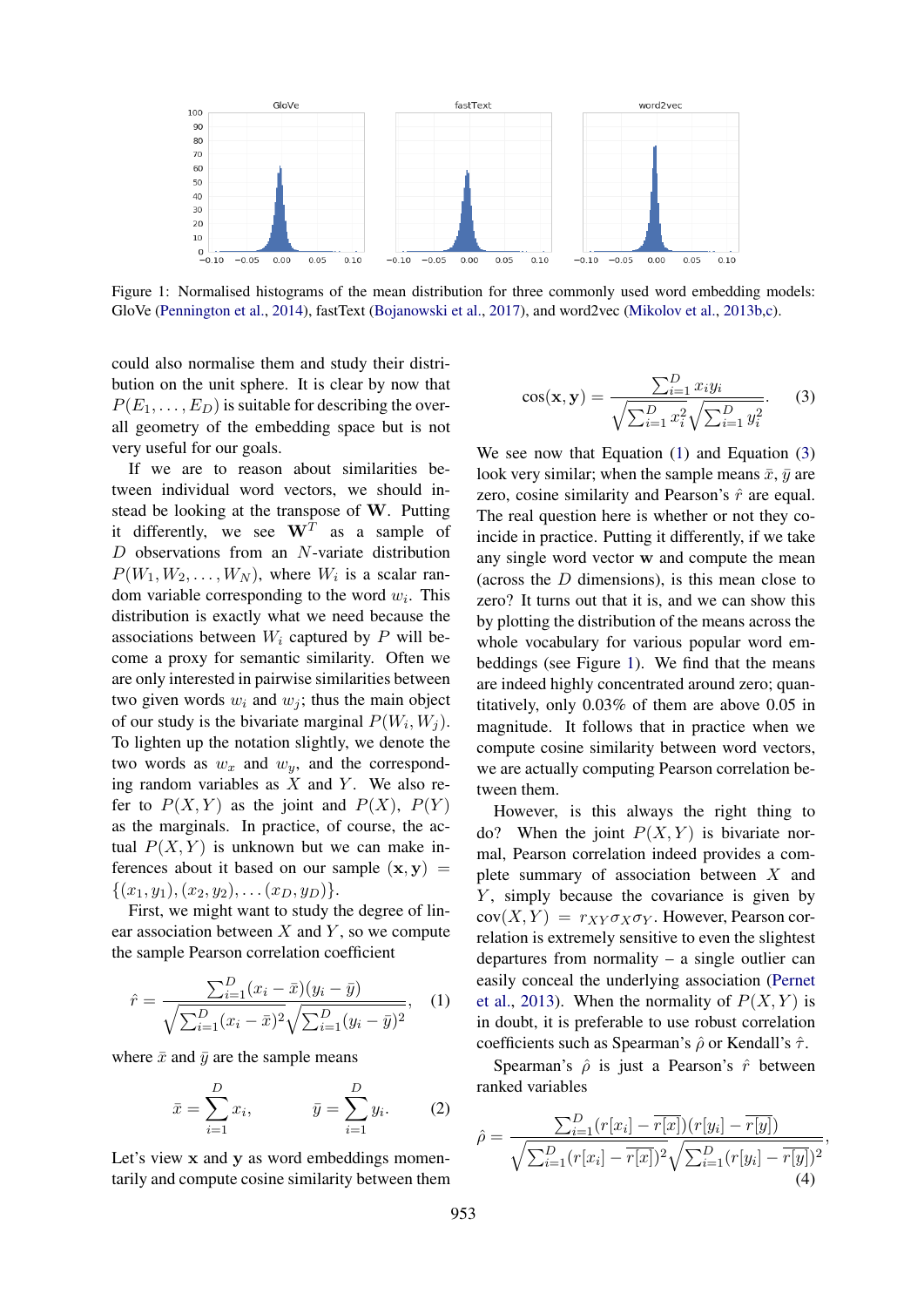<span id="page-3-0"></span>

Figure 2: Scatter plots of paired word vectors, along with histograms (100 bins) of individual word vectors. Rows from top to bottom correspond to one of three common models: GloVe [\(Pennington et al.,](#page-10-1) [2014](#page-10-1)), fastText ([Bo](#page-9-1)[janowski et al.,](#page-9-1) [2017](#page-9-1)), and word2vec [\(Mikolov et al.](#page-10-10), [2013b](#page-10-10)[,c\)](#page-10-11). Columns from left to right correspond to increasing degrees of semantic similarity between the words, and accordingly increasingly pronounced linear correlation between the word vectors. Both the scatter plots and the histograms exhibit the presence of heavy outliers for GloVe vectors, which damage the efficacy of Pearson correlation in reliably capturing statistical associations. The outliers are relatively less pronounced for fastText vectors and much less pronounced for word2vec vectors.

where  $r[x_i]$  denotes the integer rank of  $x_i$  in a vector **x** (similarly  $r[y_i]$ ), while  $r[x]$  and  $r[y]$  denote the means of the ranks. Kendall's *τ*ˆ is given by

$$
\hat{\tau} = \frac{2}{D(D-1)} \sum_{i < j} \text{sgn}(x_i - x_j) \text{sgn}(y_i - y_j) \tag{5}
$$

and can be interpreted as a normalised difference between the number of concordant pairs and the number of discordant pairs. These rank correlation coefficients are more robust to outliers than Pearson's  $\hat{r}$  because they limit the effect of outliers to their ranks: no matter how far the outlier is, its rank cannot exceed *D* or fall below 1 in our

case. There are also straightforward extensions to account for the ties in the ranks.

The main point here is the following. It is tempting to chose cosine similarity as the default and apply it everywhere regardless of the embedding type. Sometimes, however, we should resist using what is convenient and instead use what is appropriate. For example, if the samples corresponding to the marginals  $P(X)$  and  $P(Y)$  already look non-normal, then we conclude the joint  $P(X, Y)$  cannot be a bivariate normal and the appropriateness of cosine similarity should be seriously questioned. In some of these cases, using a rank-based coefficient as a similarity measure be-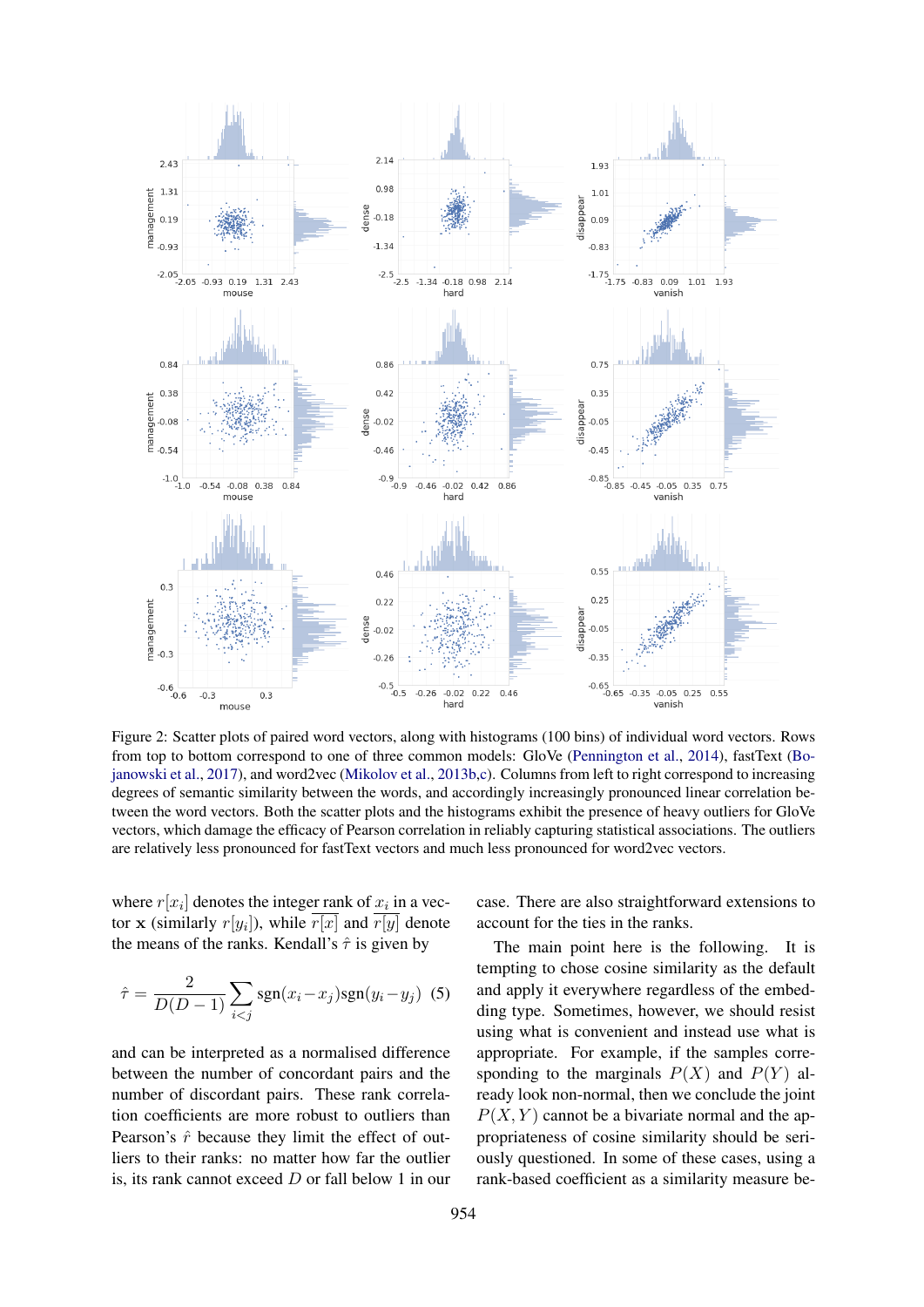<span id="page-4-0"></span>

Figure 3: Q-Q plots comparing the theoretical quantiles of a standard normal distribution (horizontal axis) against the sample quantiles of standardised (Mean 0, SD 1) word vectors from three commonly used models: GloVe [\(Pen](#page-10-1)[nington et al.](#page-10-1), [2014](#page-10-1)), fastText [\(Bojanowski et al.,](#page-9-1) [2017](#page-9-1)), and word2vec ([Mikolov et al.,](#page-10-10) [2013b,](#page-10-10)[c](#page-10-11)). Perfect fit to the 45-degree reference line would indicate perfect normality. Note the pronounced discrepancy between the normal distribution and GloVe vectors due to the presence of heavy outliers. The discrepancy is relatively less pronounced for fastText vectors and much less pronounced for word2vec vectors. Figure [2](#page-3-0) provides an alternative visualisation of the same phenomena.

tween word embeddings would be a much better alternative. It will capture the association better, which could in turn lead to large improvements in performance on the downstream tasks. In general, of course, even normal marginals do not imply a normal joint and care should be exercised either way; however we found the normality of marginals to be a good indication for cosine similarity within the scope of the present work. In the next section we illustrate how the ideas discussed here can be applied in practice.

## 4 Statistical Analysis of Word Embeddings: A Practical Example

No matter how mysterious word vectors appear to be, just like any samples, they are subject to the full power of traditional statistical analysis. As a concrete example, let's say we decided to use GloVe vectors ([Pennington et al.](#page-10-1), [2014\)](#page-10-1). We treat each vector  $w_i$  as if it was a sample of 300 observations from some scalar random variable *W<sup>i</sup>* . We take a few hundred of these vectors, run a normality test such as Shapiro-Wilk ([Shapiro and Wilk,](#page-11-10) [1965\)](#page-11-10) and find that the majority of them look nonnormal ( $p < 0.05$ ). As there is a considerable evidence against normality, we flag these vectors

as 'suspicious' and look at them closer. We pick a few vectors and examine their histograms and Q-Q plots, seen in Figure [2](#page-3-0) and Figure [3](#page-4-0) respectively; the latter in particular is a statistical tool used to compare empirical and theoretical data distributions, and is explained further in the caption of Figure [3](#page-4-0). In both cases we observe that while the bulk of the distribution looks bell-shaped, we always get a couple of very prominent outliers.

Next, we can also visualise our word vectors in a way more directly relevant to the task at hand. We take some pairs of words that are very similar (e.g. 'vanish' and 'disappear'), moderately similar ('hard' and 'dense'), and completely dissimilar ('mouse' and 'management') and make the scatter plots for the corresponding pairs of word vectors. These are also presented in Figure [2](#page-3-0). We see that for similar pairs the relationship is almost linear; it becomes less linear as the similarity decreases, until we see a spherical blob (no relationship) for the most dissimilar pair. However, we again face the presence of bivariate outliers that are too far away from the main bulk of points.

Given this evidence, which course of action shall we take? Based on the presence of heavy outliers, we reject the normality of GloVe vectors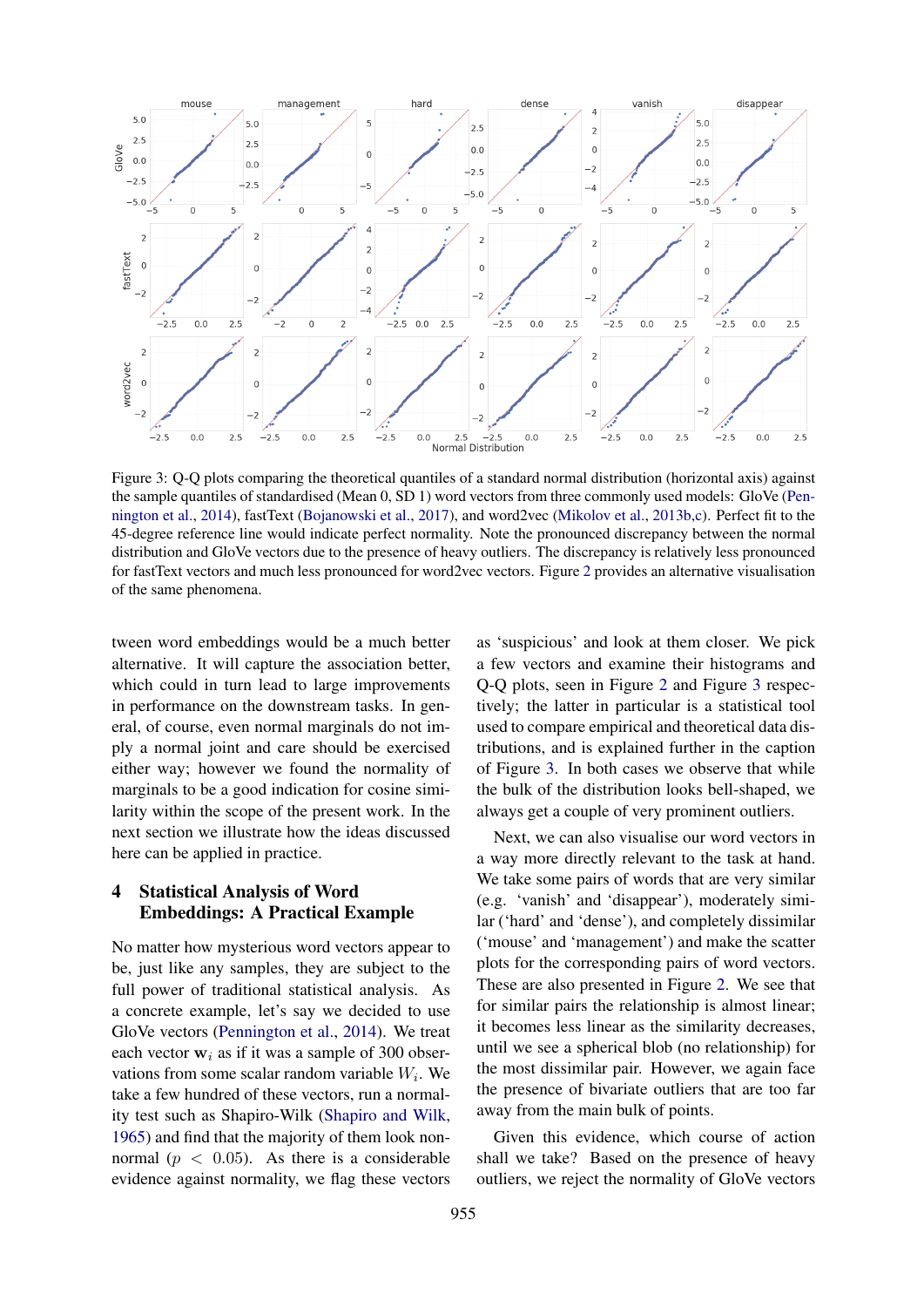and rule out the use of Pearson's *r* and cosine similarity. Instead we can use rank correlation coefficients, such as Spearman's *ρ* or Kendall's *τ* , as they offer more robustness to outliers. Note that in this particular case, it may also be acceptable to winsorize (clip) the vectors and only then proceed with the standard Pearson's *r*. We evaluate the proposed solution on word-level similarity tasks and observe good improvement in performance over cosine similarity, as seen in Table [1](#page-5-0).

Of course this exploration is in no way specific to GloVe vectors. Note that from Figure [2](#page-3-0) and Figure [3](#page-4-0), we also see that word2vec vectors in particular tend to be much more normally distributed, meaning that we don't find strong evidence against using Pearson correlation; this is again backed up by Table [1.](#page-5-0)

This example helps illustrate that proper statistical analysis applied to existing textual embeddings is extremely powerful and comparatively less time-consuming than inventing new approaches. Of course, this analysis can be made as fine-grained as desired. Quite coarsely, we could have rejected the use of cosine similarity right after the Shapiro-Wilk test; on the other hand, we could have used even more different tests and visualisations. The decision here rests with the practitioner and depends on the task and the domain.

### 5 Experiments

To empirically validate the utility of the statistical framework presented in Section [3](#page-1-0), we run a set of evaluations on word- and sentence-level STS tasks. In all experiments we rely on the following publicly available word embeddings: GloVe [\(Pen](#page-10-1)[nington et al.](#page-10-1), [2014](#page-10-1)) trained on Common Crawl (840B tokens), fastText [\(Bojanowski et al.,](#page-9-1) [2017\)](#page-9-1) trained on Common Crawl (600B tokens), and word2vec ([Mikolov et al.](#page-10-10), [2013b,](#page-10-10)[c](#page-10-11)) trained on Google News. All the source code for our experiments is available on  $G$ it $H$ ub<sup>[1](#page-5-1)</sup>; in the case of the sentence-level tasks we rely also on the SentEval toolkit ([Conneau and Kiela](#page-9-12), [2018\)](#page-9-12).

First we consider a group of word-level similarity datasets that are commonly used as benchmarks in previous research: *WS-353-SIM* ([Finkel](#page-10-13)[stein et al.](#page-10-13), [2001](#page-10-13)), *YP-130* [\(Yang and Powers,](#page-11-11) [2005\)](#page-11-11), *SIMLEX-999* ([Hill et al.,](#page-10-14) [2015](#page-10-14)), *SimVerb-3500* [\(Gerz et al.,](#page-10-15) [2016](#page-10-15)), *RW-STANFORD* ([Luong](#page-10-16)

<span id="page-5-0"></span>

|  | task                    | N   | V   |      | <b>COS PRS</b> |      | <b>SPR KEN</b> |
|--|-------------------------|-----|-----|------|----------------|------|----------------|
|  | $YP-130$                | .01 | $=$ | 57.1 | 57.0           | 60.2 | 59.9           |
|  | MTURK-287               | .13 | $=$ | 69.3 | 69.3           | 70.8 | 70.9           |
|  | simlex-999              | .04 | R   | 40.8 | 40.9           | 46.0 | 46.0           |
|  | $MC-30$                 | .10 | $=$ | 78.6 | 79.2           | 77.0 | 77.4           |
|  | SIMVERB-3500 .04        |     | R   | 28.3 | 28.3           | 34.3 | 34.3           |
|  | $RG-65$                 | .14 | $=$ | 76.2 | 75.9           | 71.0 | 71.1           |
|  | $WS-353-SIM$            | .06 | $=$ | 80.3 | 80.2           | 80.1 | 80.1           |
|  | <b>VERB-143</b>         | .00 | $=$ | 34.1 | 33.9           | 37.8 | 37.4           |
|  | <b>RW-STANFORD</b>      | .16 | R   | 46.2 | 46.2           | 52.8 | 52.9           |
|  | $YP-130$                | .73 | $=$ | 62.5 | 62.6           | 65.3 | 65.0           |
|  | MTURK-287               | .88 | $=$ | 72.6 | 72.7           | 73.4 | 73.3           |
|  | simlex-999              | .76 | $=$ | 50.3 | 50.2           | 50.4 | 50.2           |
|  | $MC-30$                 | .90 | $=$ | 85.2 | 85.2           | 84.6 | 84.5           |
|  | simverb-3500            | .68 | $=$ | 42.6 | 42.6           | 42.6 | 42.5           |
|  | $RG-65$                 | .90 | N   | 85.9 | 85.8           | 83.9 | 84.1           |
|  | $WS-353-SIM$            | .84 | N   | 84.0 | 83.8           | 82.4 | 82.2           |
|  | <b>VERB-143</b>         | .21 | $=$ | 44.7 | 44.9           | 43.8 | 44.3           |
|  | <b>RW-STANFORD</b>      | .80 | $=$ | 59.5 | 59.4           | 59.0 | 58.9           |
|  | $YP-130$                | .95 | $=$ | 55.9 | 56.1           | 55.0 | 54.7           |
|  | MTURK-287               | .94 | $=$ | 68.4 | 68.3           | 67.1 | 67.2           |
|  | simlex-999              | .94 | $=$ | 44.2 | 44.2           | 43.9 | 44.0           |
|  | $MC-30$                 | .92 | $=$ | 78.8 | 77.9           | 76.9 | 76.9           |
|  | <b>SIMVERB-3500 .96</b> |     | $=$ | 36.4 | 36.4           | 36.0 | 36.0           |
|  | $RG-65$                 | .94 | $=$ | 75.0 | 74.3           | 73.9 | 74.2           |
|  | ws-353-sim              | .92 | N   | 77.2 | 76.9           | 75.8 | 75.8           |
|  | <b>VERB-143</b>         | .98 | $=$ | 49.7 | 50.1           | 48.9 | 49.0           |
|  | <b>RW-STANFORD</b>      | .95 | N   | 53.4 | 53.5           | 52.5 | 52.5           |

Table 1: Spearman's *ρ* on word similarity tasks for combinations of word vectors and the following similarity metrics: cosine similarity (COS), Pearson's *r* (PRS), Spearman's *ρ* (SPR), and Kendall *τ* (KEN). N indicates the proportion of sentence vectors in a task for which the null hypothesis of normality in a Shapiro-Wilk test was *not* rejected at  $\alpha = 0.05$ . The V column indicates the type of the best performing method: a rank-based correlation coefficient (R), a non-rankbased correlation or measure  $(N)$ , or a tie  $(=)$ . The winners in V were determined by comparing the top rankbased method for that vector/task combination with the top non-rank-based method. Winners were assigned only when the difference was statistically significant as determined by 95% BCa confidence intervals.

et al., [2013\)](#page-10-16), *Verb-143* ([Baker et al.,](#page-9-13) [2014](#page-9-13)), *MTurk-287* ([Radinsky et al.,](#page-11-12) [2011\)](#page-11-12), *MC-30* [\(Miller and](#page-10-17) [Charles,](#page-10-17) [1991\)](#page-10-17). These datasets contain pairs of words and a human-annotated similarity score for each pair. The success metric for the experiments is the Spearman correlation between the human-

<span id="page-5-1"></span><sup>1</sup>[https://github.com/Babylonpartners/](#page-10-16) [corrsim](#page-10-16)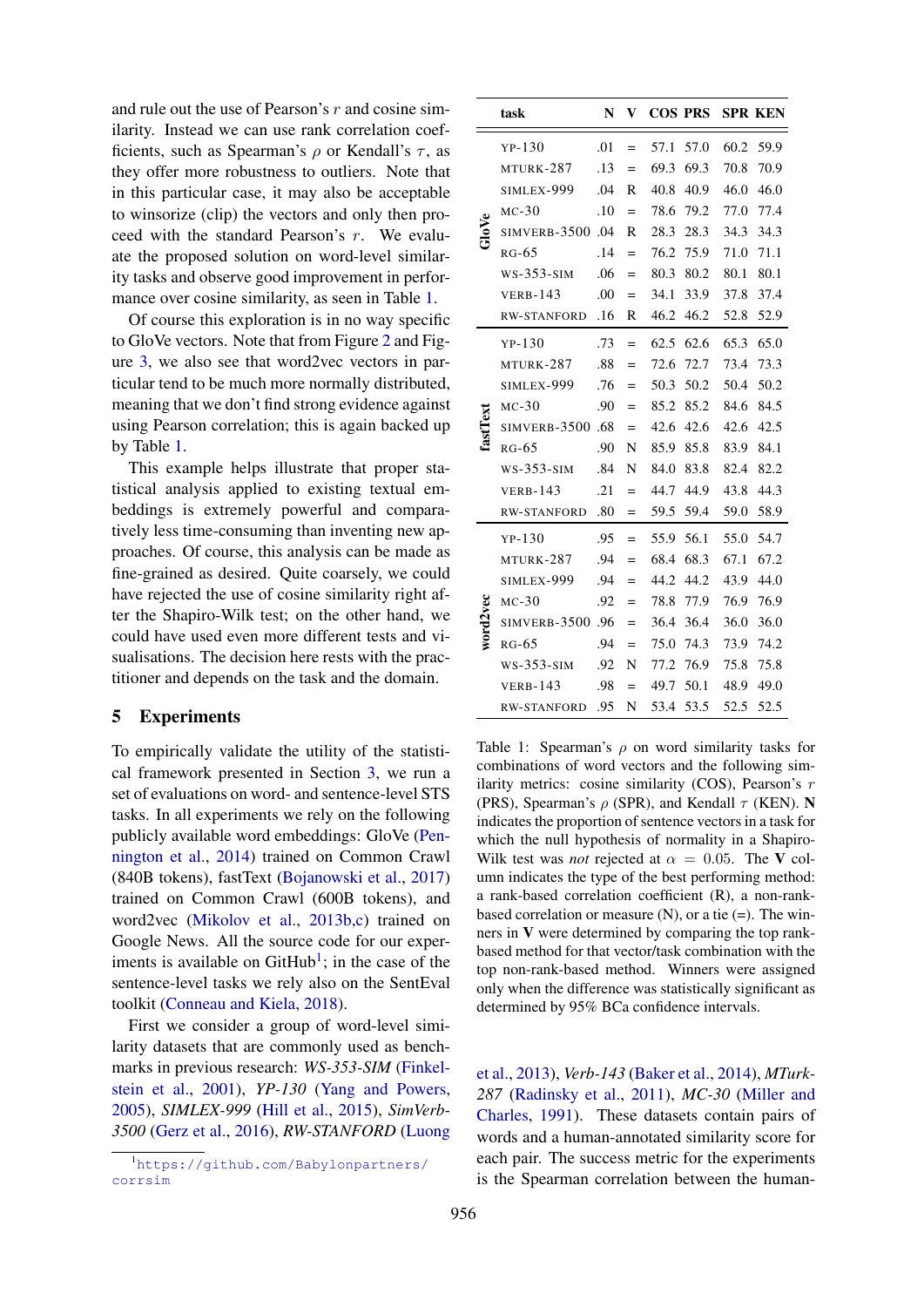annotated similarity scores and the scores generated by the algorithm. To avoid any confusion whatsoever, note that here Spearman correlation serves as an evaluation criterion; this is completely unrelated to using Spearman correlation as a similarity measure between word embeddings as proposed in Section [3](#page-1-0). Bias-corrected and accelerated bootstrap [\(Efron](#page-9-14), [1987\)](#page-9-14) 95% confidence intervals were used to determine statistical significance. We report the results for different combinations of word vectors and similarity measures in Table [1](#page-5-0). The main takeaways from these experiments are the following:

- There is no significant difference between the results obtained with cosine similarity and Pearson correlation. This is because empirically, the means across dimensions of these word vectors are approximately zero, in which case cosine similarity and Pearson correlation are approximately the same.
- Rank correlation coefficients tend to perform on par or better than cosine and Pearson on tasks and word vectors where there is a high proportion of non-normally distributed word vectors (over 90%). This makes sense because it is precisely in the non-normal cases where Pearson correlation fails.
- When word vectors seem mostly normal, our analysis does not tell us definitively whether cosine similarity or rank correlation should perform better, and indeed we see that cosine and Pearson perform on par or better than Spearman and Kendall.

In the second set of experiments, we use the datasets from the sentence-level Semantic Textual Similarity shared task series 2012-2016 ([Agirre](#page-9-15) [et al.,](#page-9-15) [2012](#page-9-15), [2013,](#page-9-16) [2014,](#page-8-0) [2015](#page-8-1), [2016;](#page-9-17) [Cer et al.,](#page-9-18) [2017\)](#page-9-18). The success metric for these experiments is the Pearson correlation between the humanannotated sentence similarity scores and the scores generated by the algorithm. Again, this use of Pearson correlation as an evaluation criterion is completely unrelated to its use as a similarity measure between sentence embeddings. Note that the dataset for the STS13 SMT subtask is no longer publicly available, so the mean Pearson correlations reported in our experiments involving this task have been re-calculated accordingly.

For these experiments we use averaged word vectors as a sentence representation for various

<span id="page-6-0"></span>

|                     | task         | N   | <b>COS PRS</b> |      |      | <b>SPR KEN</b> | APS  |
|---------------------|--------------|-----|----------------|------|------|----------------|------|
|                     | STS 12       | .01 | 52.1           | 52.0 | 53.4 | 52.6           | 53.8 |
|                     | STS13        | .00 | 49.6           | 49.6 | 56.2 | 56.7           | 55.9 |
| GloVe               | <b>STS14</b> | .00 | 54.6           | 54.5 | 63.2 | 63.0           | 63.0 |
|                     | STS15        | .00 | 56.1           | 56.0 | 64.5 | 65.3           | 64.2 |
|                     | STS16        | .00 | 51.4           | 51.4 | 62.1 | 63.7           | 60.8 |
|                     | STS12        | .01 | 58.3           | 58.3 | 60.2 | - 59.0         | 58.4 |
|                     | STS13        | .01 | 57.9           | 58.0 | 65.1 | 65.3           | 61.8 |
| $\mathbf{fastText}$ | STS14        | .00 | 64.9           | 65.0 | 70.1 | 69.6           | 68.5 |
|                     | <b>STS15</b> | .00 | 67.6           | 67.6 | 74.4 | 74.6           | 72.7 |
|                     | STS16        | .00 | 64.3           | 64.3 | 73.0 | 73.5           | 70.7 |
|                     | STS12        | .95 | 51.6           | 51.6 | 51.7 | 53.1           | 45.3 |
|                     | STS13        | .94 | 58.2           | 58.3 | 57.9 | 58.2           | 57.2 |
| word2vec            | STS14        | .96 | 65.6           | 65.6 | 65.5 | 65.6           | 64.1 |
|                     | STS15        | .96 | 67.5           | 67.5 | 67.3 | 68.3           | 66.5 |
|                     | STS16        | .96 | 64.7           | 64.7 | 64.6 | 65.6           | 63.9 |

Table 2: Mean Pearson correlation on STS tasks for methods using combinations of word vectors and similarity metrics. All methods use averaged word vectors to represent sentences. The similarity measures are: cosine similarity (COS), Pearson's *r* (PRS), Spearman's *ρ* (SPR), Kendall *τ* (KEN) and APSynP (APS). N indicates the proportion of sentence vectors in a task for which the null hypothesis of normality in a Shapiro-Wilk test was *not* rejected at  $\alpha = 0.05$ 

types of word vector, with similarity computed by the different correlation coefficients as well as cosine similarity and APSynP [\(Santus et al.,](#page-11-6) [2018](#page-11-6)). We report these results in Table [2,](#page-6-0) and the full significance analysis for each subtask in Table [4.](#page-8-2) We also compare the top performing combination of averaged word vectors and correlation coefficient against several popular approaches from the literature that use cosine similarity: BoW with ELMo embeddings ([Peters et al.,](#page-10-18) [2018](#page-10-18)), Skip-Thought ([Kiros et al.,](#page-10-5) [2015\)](#page-10-5), InferSent [\(Conneau et al.,](#page-9-4) [2017](#page-9-4)), Universal Sentence Encoder with DAN and Transformer ([Cer et al.](#page-9-5), [2018](#page-9-5)), and STN multitask embeddings [\(Subramanian et al.,](#page-11-5) [2018\)](#page-11-5). These results are presented in Table [3](#page-7-0). Our observations for the sentence-level experiments are as follows:

• The conclusions from the word-level tasks continue to hold and are even more pronounced: in particular, cosine and Pearson are essentially equivalent, and the increase in performance of rank-based correlation coefficients over cosine similarity on non-normal sentence vectors is quite dramatic.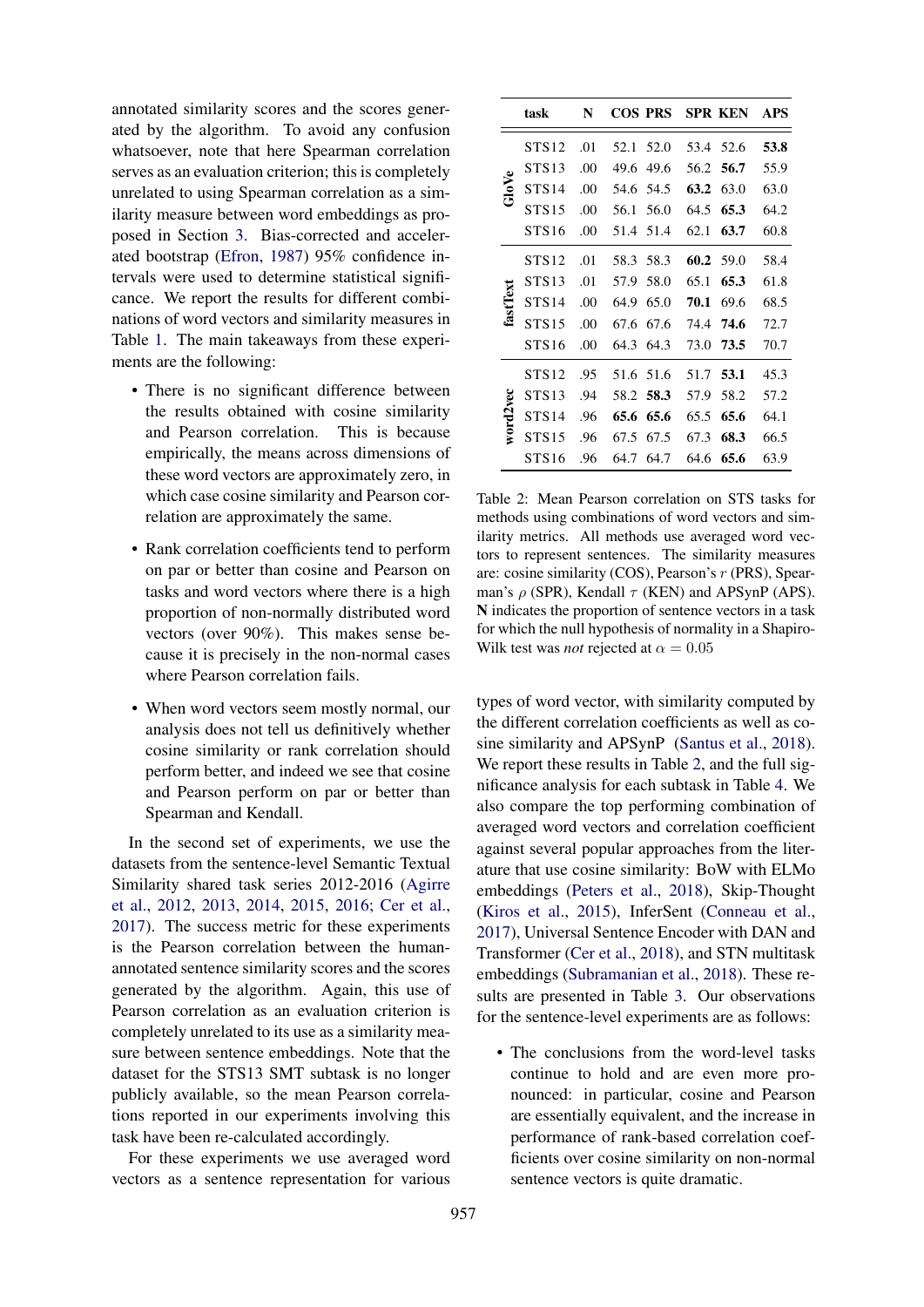<span id="page-7-0"></span>

| Approach          | STS 12 | 13                                      | 14 | 15 | 16 |
|-------------------|--------|-----------------------------------------|----|----|----|
| ELMo (BoW)        | 55     | 53                                      | 63 | 68 | 60 |
| Skip-Thought      | 41     | 29                                      | 40 | 46 | 52 |
| <b>InferSent</b>  | 61     | 56                                      | 68 | 71 | 71 |
| USE (DAN)         | 59     | 59                                      | 68 | 72 | 70 |
| USE (Transformer) | 61     | 64                                      | 71 | 74 | 74 |
| STN (multitask)   |        | $60.6$ 54.7 <sup>†</sup> 65.8 74.2 66.4 |    |    |    |
| fastText - COS    |        | 58.3 57.9 64.9 67.6 64.3                |    |    |    |
| fastText - SPR    |        | 60.2 65.1 70.1 74.4 73.0                |    |    |    |
| fastText - KEN    |        | 59.0 65.3 69.6 74.6 73.5                |    |    |    |

Table 3: Mean Pearson correlation on STS tasks for a variety of methods in the literature compared to averaged fastText vectors with different similarity metrics: cosine similarity (COS), Spearman's *ρ* (SPR), and Kendall  $\tau$  (KEN). Values in bold indicate best results per task. Previous results are taken from [Perone et al.](#page-10-19) [\(2018](#page-10-19)) (only two significant figures provided) and [Sub](#page-11-5)[ramanian et al.](#page-11-5) [\(2018\)](#page-11-5). † indicates the only STS13 result (to our knowledge) that includes the SMT subtask.

• Averaged word vectors compared with rank correlation easily rival modern deep representations compared with cosine similarity.

Finally, the fraction of non-normal word vectors used in sentence-level tasks is consistent with the results reported for the word-level tasks in Table [1.](#page-5-0) However, we observe the following curious phenomenon for fastText. While there is no evidence against normality for the majority of fastText vectors, perhaps surprisingly, when we average them to represent sentences, such sentence embeddings are almost entirely non-normal (Table [2\)](#page-6-0). Empirically we observe that many high-frequency words or stopwords have prominently non-normal fastText vectors. Although stopwords constitute only a small fraction of the entire vocabulary, they are very likely to occur in any given sentence, thus rendering most sentence embeddings non-normal as well. While it's tempting to invoke the Central Limit Theorem (at least for longer sentences), under our formalism, averaging word vectors corresponds to averaging scalar random variables used to represent words, which are neither independent nor identically distributed. In other words, there are no easy guarantees of normality for such sentence vectors.

### 6 Discussion

In this work, we investigate statistical correlation coefficients as measures for semantic textual similarity and make the following contributions:

- We show that in practice, for commonly used word vectors, cosine similarity is equivalent to the Pearson correlation coefficient, motivating an alternative statistical view of word vectors as opposed to the geometric view, which is more prevalent in the literature.
- We illustrate via a concrete example the power and benefits of using elementary statistics to analyse word vectors.
- We characterise when Pearson correlation is applied inappropriately and show that these conditions hold for some word vectors but not others, providing a basis for deciding whether or not cosine similarity is a reasonable choice for measuring semantic similarity.
- We demonstrate that when Pearson correlation is not appropriate, non-parametric rank correlation coefficients, which are known to be more robust to various departures from normality, can be used as similarity measures to significantly improve performance on word- and sentence-level STS tasks.
- Finally, we show in particular that sentence representations consisting of averaged word vectors, when compared by rank correlation, can easily rival much more complicated representations compared by cosine similarity.

We hope that these contributions will inspire others to carefully investigate and understand alternative measures of similarity. This is particularly important in the realm of sentence representations, where there are many more complex ways of constructing sentence representations from word embeddings besides the simple averaging procedure tested here. It is worth exploring whether a more subtle application of rank correlation could help push these more complex sentence representations to even better performance on STS tasks.

A final and fascinating direction of future work is to explain the non-normality of certain types of word vectors (and in particular the presence of outliers) by analysing their training procedures. Preliminary investigations suggest that unsupervised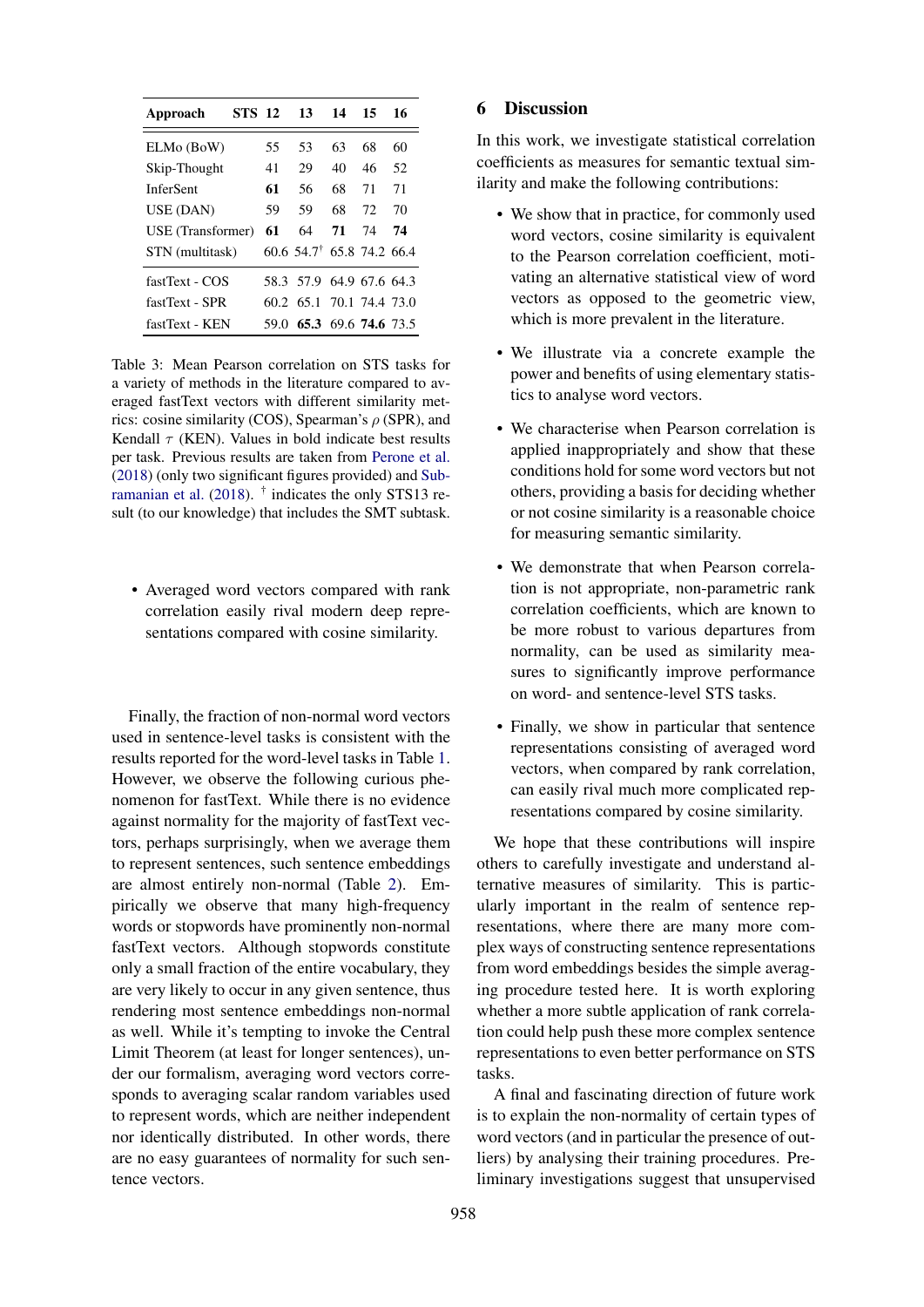<span id="page-8-2"></span>

|              |                   | <b>GloVe</b> |  | <b>fastText</b>                |  |  | word2vec                   |  |  |                             |  |
|--------------|-------------------|--------------|--|--------------------------------|--|--|----------------------------|--|--|-----------------------------|--|
|              |                   |              |  | SPR COS $\triangle$ 95% BCa CI |  |  | SPR COS 495% BCa CI        |  |  | SPR COS 495% BCa CI         |  |
|              | <b>MSRpar</b>     |              |  | 35.90 42.55 [-10.74, -2.52]    |  |  | 39.66 40.39 [-3.22, 1.80]  |  |  | 38.79 39.72 [-1.77, -0.16]  |  |
|              | <b>MSRvid</b>     |              |  | 68.80 66.21 [1.31, 4.09]       |  |  | 81.02 73.77 [6.16, 8.53]   |  |  | 77.88 78.11 [-0.52, 0.06]   |  |
| <b>STS12</b> | SMTeuroparl       |              |  | 48.73 48.36 [-5.26, 6.48]      |  |  | 50.29 53.03 [-5.41, -0.17] |  |  | 16.96 16.06 [0.21, 1.34]    |  |
|              | surprise.OnWN     |              |  | 66.66 57.03 [6.89, 12.76]      |  |  | 73.15 68.92 [2.19, 6.56]   |  |  | 70.75 71.06 [-0.73, 0.09]   |  |
|              | surprise.SMTnews  |              |  | 47.12 46.27 [-4.27, 5.50]      |  |  | 56.67 55.20 [-2.50, 5.50]  |  |  | 53.93 52.91 [-0.13, 2.09]   |  |
|              | <b>FNWN</b>       |              |  | 43.21 38.21 [-0.54, 10.24]     |  |  | 49.40 39.83 [2.74, 16.46]  |  |  | 40.73 41.22 [-2.07, 1.07]   |  |
| <b>STS13</b> | headlines         |              |  | 67.59 63.39 [2.58, 5.89]       |  |  | 71.53 70.83 [-0.17, 1.58]  |  |  | 65.48 65.22 $[-0.12, 0.66]$ |  |
|              | OnWN              |              |  | 57.66 47.20 [8.10, 13.02]      |  |  | 74.33 63.03 [9.27, 13.50]  |  |  | 67.49 68.29 [-1.29, -0.33]  |  |
|              | deft-forum        |              |  | 39.03 30.02 [5.24, 13.52]      |  |  | 46.20 40.19 [2.88, 10.00]  |  |  | 42.95 42.66 [-0.43, 1.03]   |  |
|              | deft-news         |              |  | 68.99 64.95 [-0.39, 8.72]      |  |  | 73.08 71.15 [-0.36, 4.39]  |  |  | 67.33 67.28 [-0.70, 0.91]   |  |
| <b>STS14</b> | headlines         |              |  | 61.87 58.67 [1.15, 5.48]       |  |  | 66.33 66.03 [-0.68, 1.28]  |  |  | 62.09 61.88 $[-0.22, 0.66]$ |  |
|              | images            |              |  | 70.36 62.38 [6.30, 10.00]      |  |  | 80.51 71.45 [7.44, 10.96]  |  |  | 76.98 77.46 [-0.89, -0.09]  |  |
|              | OnWN              |              |  | 67.45 57.71 [7.89, 11.97]      |  |  | 79.37 70.47 [7.42, 10.50]  |  |  | 74.69 75.12 [-0.81, -0.08]  |  |
|              | tweet-news        |              |  | 71.23 53.87 [13.98, 21.67]     |  |  | 74.89 70.18 [2.60, 7.21]   |  |  | 68.78 69.26 [-0.92, -0.01]  |  |
|              | answers-forums    |              |  | 50.25 36.66 [10.18, 17.55]     |  |  | 68.28 56.91 [7.99, 15.23]  |  |  | 53.74 53.95 [-1.28, 0.86]   |  |
| In           | answers-students  |              |  | 69.99 63.62 [4.25, 9.59]       |  |  | 73.95 71.81 [0.69, 3.56]   |  |  | 72.45 72.78 [-0.70, 0.04]   |  |
| <b>STS13</b> | belief            |              |  | 58.77 44.78 [10.11, 19.05]     |  |  | 73.71 60.62 [9.64, 19.50]  |  |  | 61.73 61.89 $[-0.84, 0.46]$ |  |
|              | headlines         |              |  | 69.61 66.21 [1.65, 5.29]       |  |  | 72.93 72.53 [-0.40, 1.20]  |  |  | 68.58 68.72 [-0.48, 0.23]   |  |
|              | images            |              |  | 73.85 69.09 [3.45, 6.29]       |  |  | 83.18 76.12 [5.76, 8.58]   |  |  | 80.04 80.22 [-0.55, 0.18]   |  |
|              | answer-answer     |              |  | 43.99 40.12 [0.90, 7.36]       |  |  | 54.51 45.13 [5.14, 15.93]  |  |  | 43.41 43.14 [-1.03, 1.43]   |  |
| <b>STS16</b> | headlines         |              |  | 67.05 61.38 [2.43, 9.44]       |  |  | 71.00 70.37 [-0.93, 2.13]  |  |  | 66.55 66.64 [-0.66, 0.51]   |  |
|              | plagiarism        |              |  | 72.25 54.61 [12.69, 23.74]     |  |  | 84.45 74.49 [6.38, 14.81]  |  |  | 75.21 76.46 [-2.31, -0.37]  |  |
|              | postediting       |              |  | 69.03 53.88 [12.01, 19.06]     |  |  | 82.73 68.76 [7.55, 22.96]  |  |  | 73.87 73.35 [-0.08, 1.21]   |  |
|              | question-question |              |  | 58.32 47.21 [7.02, 18.18]      |  |  | 72.29 62.62 [6.35, 13.64]  |  |  | 63.94 63.74 [-1.03, 1.38]   |  |

Table 4: Pearson correlations between human sentence similarity score and a generated score. Generated scores were produced via measuring Spearman correlation (SPR), as explained in Section [3,](#page-1-0) and cosine similarity (COS) between averaged word vectors. Values in bold represent the best result for a subtask given a set of word vectors, based on a 95% BCa confidence interval ([Efron,](#page-9-14) [1987\)](#page-9-14) on the differences between the two correlations. In cases of no significant difference, both values are in bold.

objectives based on the distributional hypothesis are probably not to blame, as word vectors trained without relying on the distributional hypothesis, such as those of [Wieting et al.](#page-11-7) [\(2015](#page-11-7)), still exhibit non-normality to some degree. The actual causes remain to be determined. We believe that understanding the reasons for these empiricallyobserved characteristics of textual embeddings would be a significant step forwards in our overall understanding of these crucial building blocks for data-driven natural language processing.

## Acknowledgements

We would like to thank Dan Busbridge for his useful comments and suggestions.

### References

- <span id="page-8-1"></span>Eneko Agirre, Carmen Banea, Claire Cardie, Daniel Cer, Mona Diab, Aitor Gonzalez-Agirre, Weiwei Guo, Inigo Lopez-Gazpio, Montse Maritxalar, Rada Mihalcea, German Rigau, Larraitz Uria, and Janyce Wiebe. 2015. [Semeval-2015 task 2: Semantic tex](https://doi.org/10.18653/v1/S15-2045)[tual similarity, english, spanish and pilot on inter](https://doi.org/10.18653/v1/S15-2045)[pretability](https://doi.org/10.18653/v1/S15-2045). In *Proceedings of the 9th International Workshop on Semantic Evaluation (SemEval 2015)*, pages 252–263. Association for Computational Linguistics.
- <span id="page-8-0"></span>Eneko Agirre, Carmen Banea, Claire Cardie, Daniel Cer, Mona Diab, Aitor Gonzalez-Agirre, Weiwei Guo, Rada Mihalcea, German Rigau, and Janyce Wiebe. 2014. [Semeval-2014 task 10: Multilingual](https://doi.org/10.3115/v1/S14-2010) [semantic textual similarity](https://doi.org/10.3115/v1/S14-2010). In *Proceedings of the 8th International Workshop on Semantic Evaluation*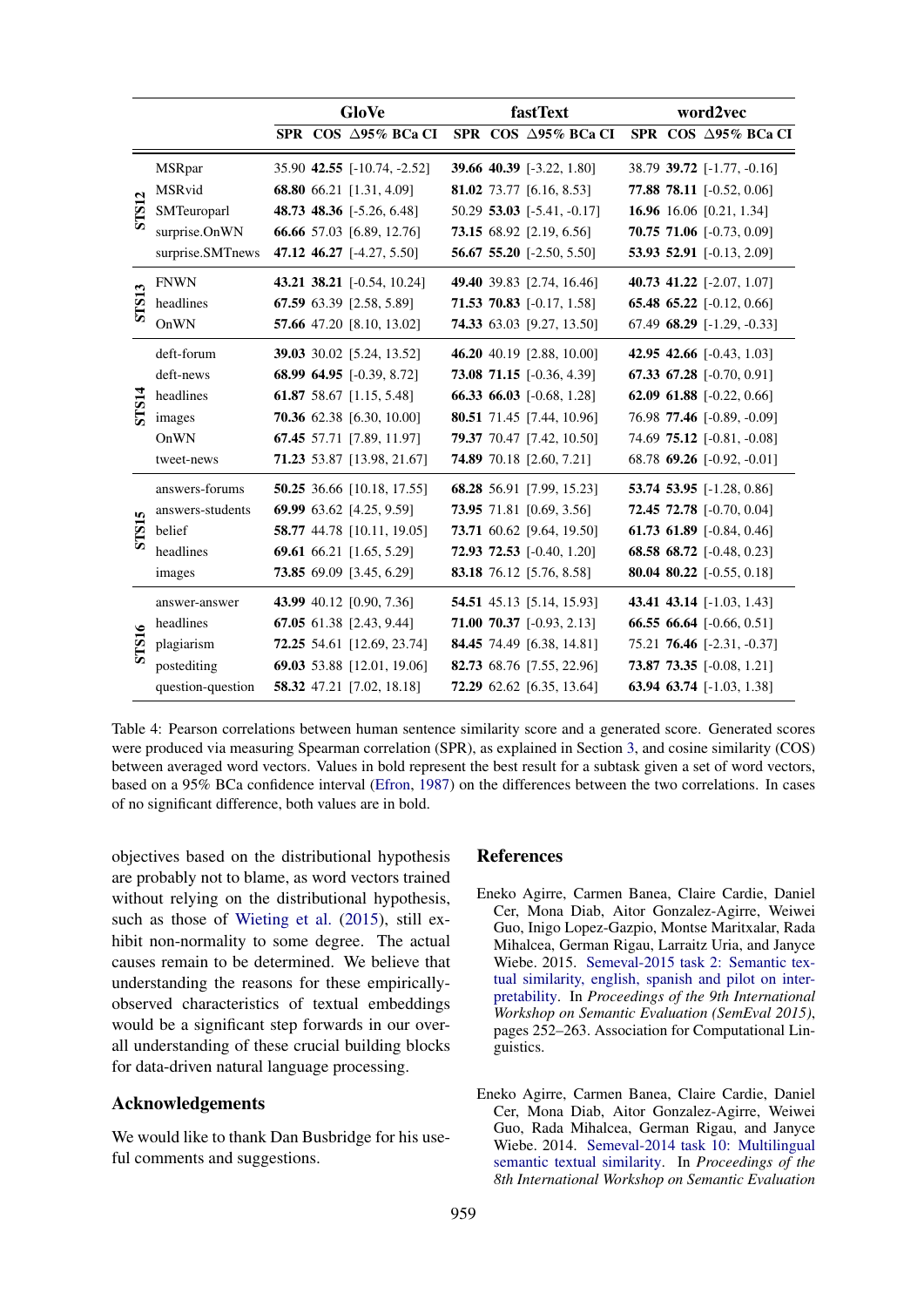*(SemEval 2014)*, pages 81–91. Association for Computational Linguistics.

- <span id="page-9-17"></span>Eneko Agirre, Carmen Banea, Daniel Cer, Mona Diab, Aitor Gonzalez-Agirre, Rada Mihalcea, German Rigau, and Janyce Wiebe. 2016. [Semeval-2016](https://doi.org/10.18653/v1/S16-1081) [task 1: Semantic textual similarity, monolingual](https://doi.org/10.18653/v1/S16-1081) [and cross-lingual evaluation.](https://doi.org/10.18653/v1/S16-1081) In *Proceedings of the 10th International Workshop on Semantic Evaluation (SemEval-2016)*, pages 497–511. Association for Computational Linguistics.
- <span id="page-9-15"></span>Eneko Agirre, Daniel Cer, Mona Diab, and Aitor Gonzalez-Agirre. 2012. [Semeval-2012 task 6: A pi](http://aclweb.org/anthology/S12-1051)[lot on semantic textual similarity](http://aclweb.org/anthology/S12-1051). In *\*SEM 2012: The First Joint Conference on Lexical and Computational Semantics – Volume 1: Proceedings of the main conference and the shared task, and Volume 2: Proceedings of the Sixth International Workshop on Semantic Evaluation (SemEval 2012)*, pages 385– 393. Association for Computational Linguistics.
- <span id="page-9-16"></span>Eneko Agirre, Daniel Cer, Mona Diab, Aitor Gonzalez-Agirre, and Weiwei Guo. 2013. [\\*sem 2013 shared](http://aclweb.org/anthology/S13-1004) [task: Semantic textual similarity.](http://aclweb.org/anthology/S13-1004) In *Second Joint Conference on Lexical and Computational Semantics (\*SEM), Volume 1: Proceedings of the Main Conference and the Shared Task: Semantic Textual Similarity*, pages 32–43. Association for Computational Linguistics.
- <span id="page-9-10"></span>Sanjeev Arora, Yuanzhi Li, Yingyu Liang, Tengyu Ma, and Andrej Risteski. 2016. [A latent variable model](http://aclweb.org/anthology/Q16-1028) [approach to pmi-based word embeddings](http://aclweb.org/anthology/Q16-1028). *Transactions of the Association for Computational Linguistics*, 4:385–399.
- <span id="page-9-3"></span>Sanjeev Arora, Yingyu Liang, and Tengyu Ma. 2017. [A Simple but Tough-to-Beat Baseline for Sentence](https://openreview.net/pdf?id=SyK00v5xx) [Embeddings.](https://openreview.net/pdf?id=SyK00v5xx) *International Conference on Learning Representations*.
- <span id="page-9-9"></span>Ben Athiwaratkun and Andrew Wilson. 2017. [Mul](https://doi.org/10.18653/v1/P17-1151)[timodal word distributions.](https://doi.org/10.18653/v1/P17-1151) In *Proceedings of the 55th Annual Meeting of the Association for Computational Linguistics (Volume 1: Long Papers)*, pages 1645–1656. Association for Computational Linguistics.
- <span id="page-9-13"></span>Simon Baker, Roi Reichart, and Anna Korhonen. 2014. [An unsupervised model for instance level subcate](https://doi.org/10.3115/v1/D14-1034)[gorization acquisition](https://doi.org/10.3115/v1/D14-1034). In *Proceedings of the 2014 Conference on Empirical Methods in Natural Language Processing (EMNLP)*, pages 278–289. Association for Computational Linguistics.
- <span id="page-9-8"></span>Oren Barkan. 2017. [Bayesian neural word embed](http://dl.acm.org/citation.cfm?id=3298023.3298025)[ding.](http://dl.acm.org/citation.cfm?id=3298023.3298025) In *Proceedings of the Thirty-First AAAI Conference on Artificial Intelligence*, AAAI'17, pages 3135–3143. AAAI Press.
- <span id="page-9-0"></span>Yoshua Bengio, Rjean Ducharme, Pascal Vincent, and Christian Jauvin. 2003. [A neural probabilistic lan](http://www.jmlr.org/papers/v3/bengio03a.html)[guage model](http://www.jmlr.org/papers/v3/bengio03a.html). *Journal of Machine Learning Research*, 3:1137–1155.
- <span id="page-9-1"></span>Piotr Bojanowski, Edouard Grave, Armand Joulin, and Tomas Mikolov. 2017. [Enriching word vectors with](http://aclweb.org/anthology/Q17-1010) [subword information.](http://aclweb.org/anthology/Q17-1010) *Transactions of the Association for Computational Linguistics*, 5:135–146.
- <span id="page-9-6"></span>Jose Camacho-Collados, Mohammad Taher Pilehvar, ´ and Roberto Navigli. 2015. [Nasari: a novel ap](https://doi.org/10.3115/v1/N15-1059)[proach to a semantically-aware representation of](https://doi.org/10.3115/v1/N15-1059) [items.](https://doi.org/10.3115/v1/N15-1059) In *Proceedings of the 2015 Conference of the North American Chapter of the Association for Computational Linguistics: Human Language Technologies*, pages 567–577. Association for Computational Linguistics.
- <span id="page-9-18"></span>Daniel Cer, Mona Diab, Eneko Agirre, Inigo Lopez-Gazpio, and Lucia Specia. 2017. [Semeval-2017](https://doi.org/10.18653/v1/S17-2001) [task 1: Semantic textual similarity multilingual and](https://doi.org/10.18653/v1/S17-2001) [crosslingual focused evaluation.](https://doi.org/10.18653/v1/S17-2001) In *Proceedings of the 11th International Workshop on Semantic Evaluation (SemEval-2017)*, pages 1–14. Association for Computational Linguistics.
- <span id="page-9-5"></span>Daniel Cer, Yinfei Yang, Sheng-yi Kong, Nan Hua, Nicole Limtiaco, Rhomni St. John, Noah Constant, Mario Guajardo-Cespedes, Steve Yuan, Chris Tar, Brian Strope, and Ray Kurzweil. 2018. [Universal](http://aclweb.org/anthology/D18-2029) [sentence encoder for english.](http://aclweb.org/anthology/D18-2029) In *Proceedings of the 2018 Conference on Empirical Methods in Natural Language Processing: System Demonstrations*, pages 169–174. Association for Computational Linguistics.
- <span id="page-9-12"></span>Alexis Conneau and Douwe Kiela. 2018. [Senteval: An](http://aclweb.org/anthology/L18-1269) [evaluation toolkit for universal sentence representa](http://aclweb.org/anthology/L18-1269)[tions.](http://aclweb.org/anthology/L18-1269) In *Proceedings of the Eleventh International Conference on Language Resources and Evaluation (LREC-2018)*. European Language Resource Association.
- <span id="page-9-4"></span>Alexis Conneau, Douwe Kiela, Holger Schwenk, Loïc Barrault, and Antoine Bordes. 2017. [Supervised](https://doi.org/10.18653/v1/D17-1070) [learning of universal sentence representations from](https://doi.org/10.18653/v1/D17-1070) [natural language inference data](https://doi.org/10.18653/v1/D17-1070). In *Proceedings of the 2017 Conference on Empirical Methods in Natural Language Processing*, pages 670–680. Association for Computational Linguistics.
- <span id="page-9-7"></span>C. De Boom, S. Van Canneyt, S. Bohez, T. Demeester, and B. Dhoedt. 2015. [Learning semantic similar](https://doi.org/10.1109/ICDMW.2015.86)[ity for very short texts.](https://doi.org/10.1109/ICDMW.2015.86) In *2015 IEEE International Conference on Data Mining Workshop (ICDMW)*, pages 1229–1234.
- <span id="page-9-2"></span>Cedric De Boom, Steven Van Canneyt, Thomas Demeester, and Bart Dhoedt. 2016. [Representation](https://doi.org/10.1016/j.patrec.2016.06.012) [learning for very short texts using weighted word](https://doi.org/10.1016/j.patrec.2016.06.012) [embedding aggregation](https://doi.org/10.1016/j.patrec.2016.06.012). *Pattern Recogn. Lett.*, 80(C):150–156.
- <span id="page-9-14"></span>Bradley Efron. 1987. [Better bootstrap confidence in](https://doi.org/10.1080/01621459.1987.10478410)[tervals](https://doi.org/10.1080/01621459.1987.10478410). *Journal of the American Statistical Association*, 82(397):171–185.
- <span id="page-9-11"></span>Kawin Ethayarajh. 2018. [Unsupervised random walk](http://aclweb.org/anthology/W18-3012) [sentence embeddings: A strong but simple baseline](http://aclweb.org/anthology/W18-3012).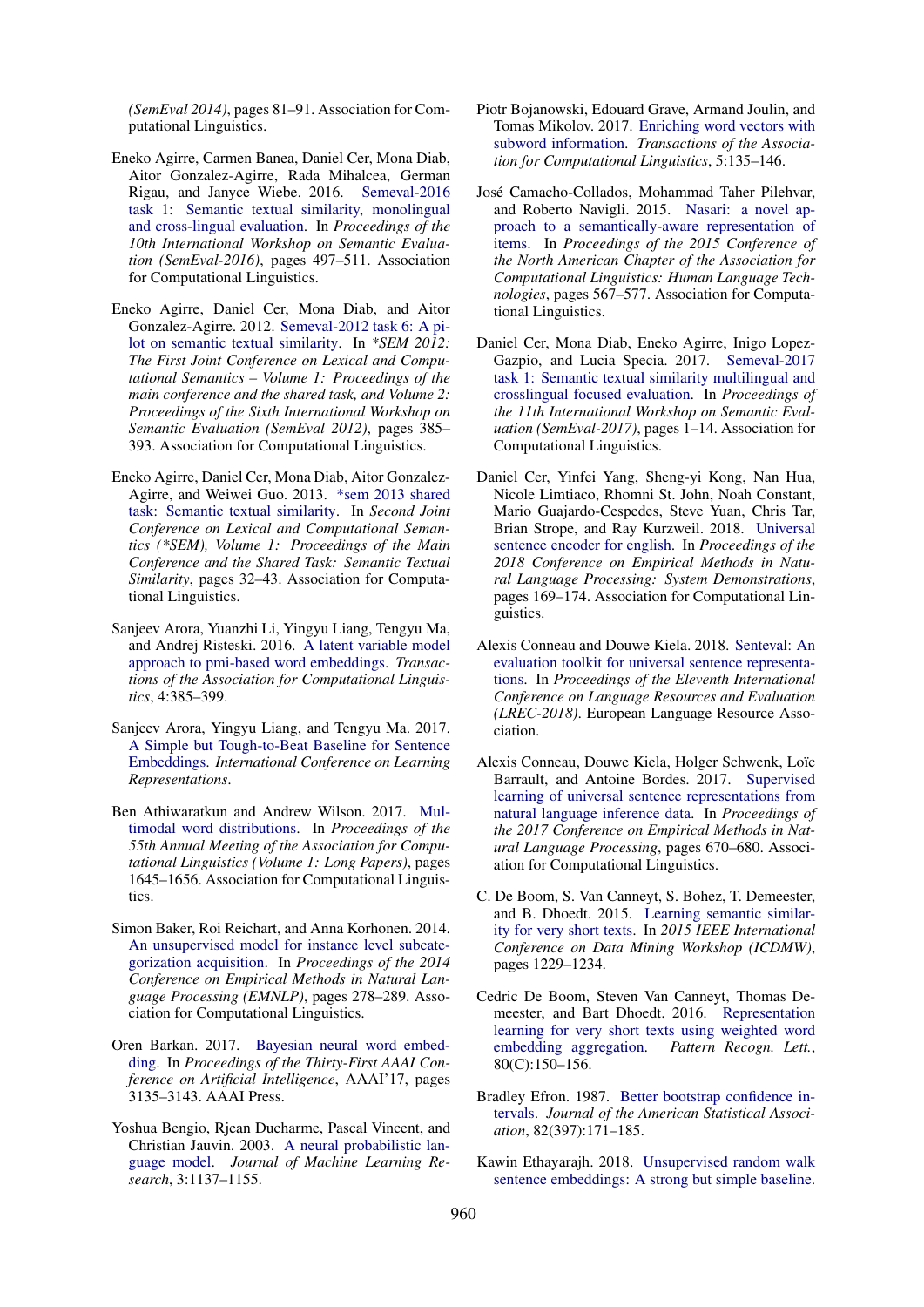In *Proceedings of The Third Workshop on Representation Learning for NLP*, pages 91–100. Association for Computational Linguistics.

- <span id="page-10-13"></span>Lev Finkelstein, Evgeniy Gabrilovich, Yossi Matias, Ehud Rivlin, Zach Solan, Gadi Wolfman, and Eytan Ruppin. 2001. [Placing search in context: The con](https://doi.org/10.1145/371920.372094)[cept revisited.](https://doi.org/10.1145/371920.372094) In *Proceedings of the 10th International Conference on World Wide Web*, WWW '01, pages 406–414, New York, NY, USA. ACM.
- <span id="page-10-7"></span>Zhe Gan, Yunchen Pu, Ricardo Henao, Chunyuan Li, Xiaodong He, and Lawrence Carin. 2017. [Learning](https://doi.org/10.18653/v1/D17-1254) [generic sentence representations using convolutional](https://doi.org/10.18653/v1/D17-1254) [neural networks.](https://doi.org/10.18653/v1/D17-1254) In *Proceedings of the 2017 Conference on Empirical Methods in Natural Language Processing*, pages 2390–2400. Association for Computational Linguistics.
- <span id="page-10-15"></span>Daniela Gerz, Ivan Vulic, Felix Hill, Roi Reichart, and ´ Anna Korhonen. 2016. [Simverb-3500: A large](https://doi.org/10.18653/v1/D16-1235)[scale evaluation set of verb similarity.](https://doi.org/10.18653/v1/D16-1235) In *Proceedings of the 2016 Conference on Empirical Methods in Natural Language Processing*, pages 2173–2182. Association for Computational Linguistics.
- <span id="page-10-6"></span>Felix Hill, Kyunghyun Cho, and Anna Korhonen. 2016. [Learning distributed representations of sentences](https://doi.org/10.18653/v1/N16-1162) [from unlabelled data.](https://doi.org/10.18653/v1/N16-1162) In *Proceedings of the 2016 Conference of the North American Chapter of the Association for Computational Linguistics: Human Language Technologies*, pages 1367–1377. Association for Computational Linguistics.
- <span id="page-10-14"></span>Felix Hill, Roi Reichart, and Anna Korhonen. 2015. [Simlex-999: Evaluating semantic models with \(gen](https://doi.org/10.1162/COLI_a_00237)[uine\) similarity estimation](https://doi.org/10.1162/COLI_a_00237). *Computational Linguistics*, 41(4):665–695.
- <span id="page-10-2"></span>Armand Joulin, Edouard Grave, Piotr Bojanowski, and Tomas Mikolov. 2017. [Bag of tricks for efficient](http://aclweb.org/anthology/E17-2068) [text classification.](http://aclweb.org/anthology/E17-2068) In *Proceedings of the 15th Conference of the European Chapter of the Association for Computational Linguistics: Volume 2, Short Papers*, pages 427–431. Association for Computational Linguistics.
- <span id="page-10-5"></span>Ryan Kiros, Yukun Zhu, Ruslan R Salakhutdinov, Richard Zemel, Raquel Urtasun, Antonio Torralba, and Sanja Fidler. 2015. [Skip-Thought Vectors.](https://papers.nips.cc/paper/5950-skip-thought-vectors.pdf) In *Advances in Neural Information Processing Systems*, pages 3294–3302.
- <span id="page-10-4"></span>Quoc Le and Tomas Mikolov. 2014. [Distributed Rep](http://proceedings.mlr.press/v32/le14.pdf)[resentations of Sentences and Documents.](http://proceedings.mlr.press/v32/le14.pdf) In *International Conference on Machine Learning*, pages 1188–1196.
- <span id="page-10-16"></span>Thang Luong, Richard Socher, and Christopher Manning. 2013. [Better word representations with recur](http://aclweb.org/anthology/W13-3512)[sive neural networks for morphology.](http://aclweb.org/anthology/W13-3512) In *Proceedings of the Seventeenth Conference on Computational Natural Language Learning*, pages 104–113. Association for Computational Linguistics.
- <span id="page-10-0"></span>Tomas Mikolov, Kai Chen, Greg Corrado, and Jeffrey Dean. 2013a. [Efficient Estimation of Word](http://arxiv.org/abs/1301.3781) [Representations in Vector Space](http://arxiv.org/abs/1301.3781). *arXiv preprint arXiv:1301.3781*.
- <span id="page-10-10"></span>Tomas Mikolov, Ilya Sutskever, Kai Chen, Greg S Corrado, and Jeff Dean. 2013b. [Distributed representa](https://papers.nips.cc/paper/5021-distributed-representations-of-words-and-phrases-and-their-compositionality.pdf)[tions of words and phrases and their compositional](https://papers.nips.cc/paper/5021-distributed-representations-of-words-and-phrases-and-their-compositionality.pdf)[ity.](https://papers.nips.cc/paper/5021-distributed-representations-of-words-and-phrases-and-their-compositionality.pdf) In *Advances in Neural Information Processing Systems*, pages 3111–3119.
- <span id="page-10-11"></span>Tomas Mikolov, Wen-tau Yih, and Geoffrey Zweig. 2013c. [Linguistic Regularities in Continuous Space](https://www.aclweb.org/anthology/N13-1090) [Word Representations.](https://www.aclweb.org/anthology/N13-1090) In *Proceedings of the 2013 Conference of the North American Chapter of the Association for Computational Linguistics: Human Language Technologies*, pages 746–751.
- <span id="page-10-17"></span>George A. Miller and Walter G. Charles. 1991. [Con](https://doi.org/10.1080/01690969108406936)[textual correlates of semantic similarity](https://doi.org/10.1080/01690969108406936). *Language and Cognitive Processes*, 6(1):1–28.
- <span id="page-10-3"></span>Jeff Mitchell and Mirella Lapata. 2008. [Vector-based](http://aclweb.org/anthology/P08-1028) [models of semantic composition](http://aclweb.org/anthology/P08-1028). In *Proceedings of ACL-08: HLT*, pages 236–244. Association for Computational Linguistics.
- <span id="page-10-9"></span>Jiaqi Mu and Pramod Viswanath. 2018. [All-but-the](https://openreview.net/forum?id=HkuGJ3kCb)[top: Simple and effective postprocessing for word](https://openreview.net/forum?id=HkuGJ3kCb) [representations](https://openreview.net/forum?id=HkuGJ3kCb). In *International Conference on Learning Representations*.
- <span id="page-10-8"></span>Matteo Pagliardini, Prakhar Gupta, and Martin Jaggi. 2018. [Unsupervised learning of sentence embed](https://doi.org/10.18653/v1/N18-1049)[dings using compositional n-gram features](https://doi.org/10.18653/v1/N18-1049). In *Proceedings of the 2018 Conference of the North American Chapter of the Association for Computational Linguistics: Human Language Technologies, Volume 1 (Long Papers)*, pages 528–540. Association for Computational Linguistics.
- <span id="page-10-1"></span>Jeffrey Pennington, Richard Socher, and Christopher Manning. 2014. [Glove: Global vectors for word](https://doi.org/10.3115/v1/D14-1162) [representation.](https://doi.org/10.3115/v1/D14-1162) In *Proceedings of the 2014 Conference on Empirical Methods in Natural Language Processing (EMNLP)*, pages 1532–1543. Association for Computational Linguistics.
- <span id="page-10-12"></span>Cyril R. Pernet, Rand Wilcox, and Guillaume A. Rousselet. 2013. [Robust correlation analyses: False pos](https://doi.org/10.3389/fpsyg.2012.00606)[itive and power validation using a new open source](https://doi.org/10.3389/fpsyg.2012.00606) [matlab toolbox](https://doi.org/10.3389/fpsyg.2012.00606). *Frontiers in Psychology*, 3.
- <span id="page-10-19"></span>Christian S Perone, Roberto Silveira, and Thomas S Paula. 2018. [Evaluation of sentence embeddings](https://arxiv.org/pdf/1806.06259.pdf) [in downstream and linguistic probing tasks](https://arxiv.org/pdf/1806.06259.pdf). *arXiv preprint arXiv:1806.06259*.
- <span id="page-10-18"></span>Matthew Peters, Mark Neumann, Mohit Iyyer, Matt Gardner, Christopher Clark, Kenton Lee, and Luke Zettlemoyer. 2018. [Deep contextualized word repre](https://doi.org/10.18653/v1/N18-1202)[sentations](https://doi.org/10.18653/v1/N18-1202). In *Proceedings of the 2018 Conference of the North American Chapter of the Association for Computational Linguistics: Human Language Technologies, Volume 1 (Long Papers)*, pages 2227– 2237. Association for Computational Linguistics.